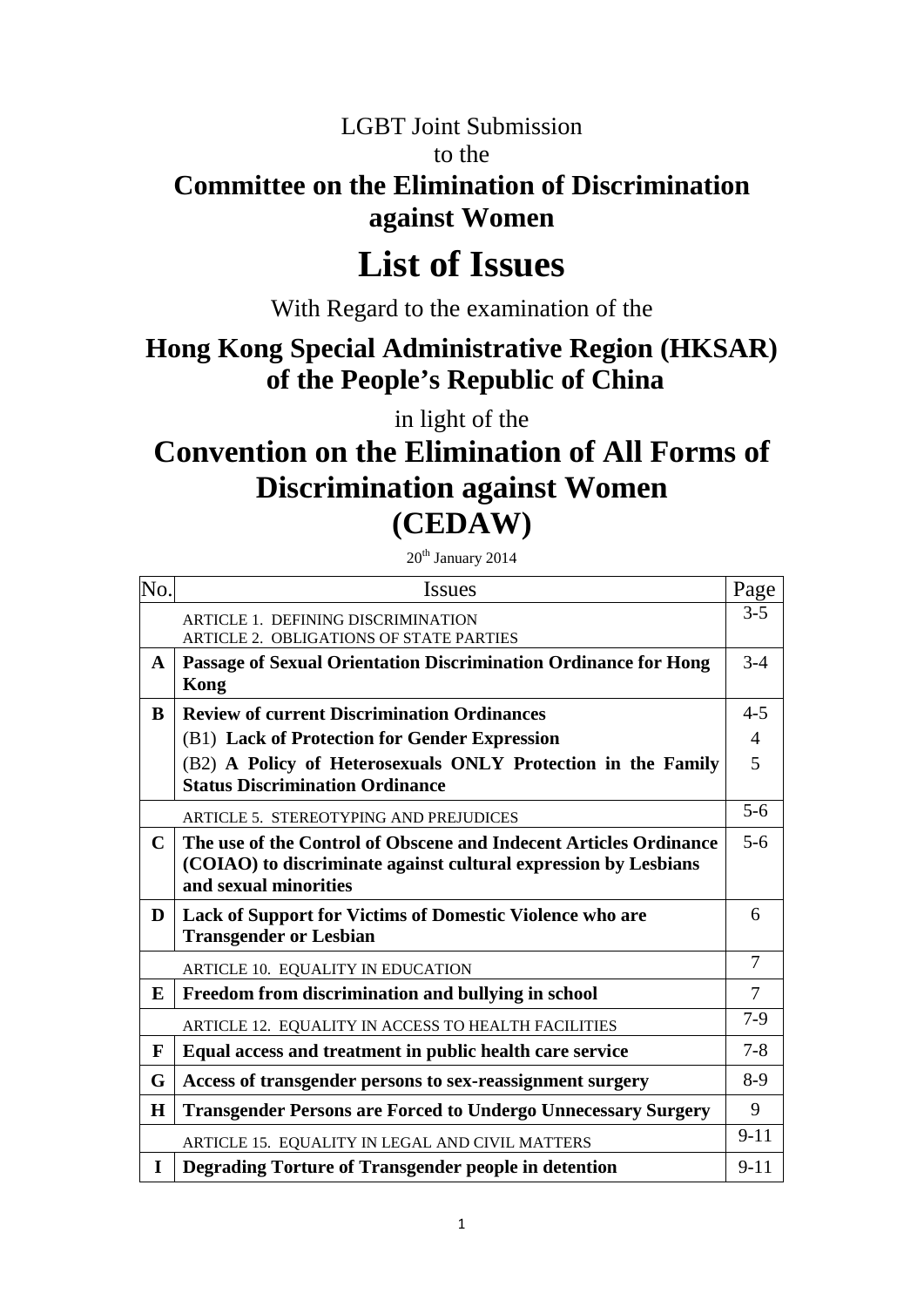#### Background Information and Contact Details for the Organisations

#### **Women Coalition of HKSAR (WCHK)**

Women Coalition of HKSAR (WCHK) - a proactive organisation dedicated to broadening the frontiers for sexual movements and defending the human rights of sexual minorities. WCHK was established on  $1<sup>st</sup>$  July 2003 and is a registered organisation in Hong Kong. We do our work using a wide range of social movement tactics depending on the issue or message we want to deliver. We do research, hold press conferences, provide feature stories, direct actions, publications and public education talks and presentations.

WCHK is a female sexual minority group which focuses its efforts on the welfare of local sexual minorities, including Lesbian, Bisexual, Queer and transgender people. We defend the human rights of sexual minorities facing discrimination in civil, political, economic, social and cultural contexts due to their sexual orientation and/or gender identity. We are a member of International Lesbian and Gay Association - ILGA (International), Civil Human Rights Front (Hong Kong), and the Chinese Lala Alliance Advisory Board (Greater China).

Contact Details: Women Coalition of HKSAR (WCHK) Address: Flat 5, 3/F, Bowring Commercial Centre 150-164 Woosung Street Jordan, Kowloon, Hong Kong Website: www.wchk.org Email: email@wchk.org Tel: +852 8103 0701 Contact person: Wylie Yeo

#### **Rainbow Action**

Rainbow Action was founded on  $10^{th}$  December, 1999 (Human Rights Day) and is a registered organisation in Hong Kong. Rainbow Action is one of the most active local groups fighting for human rights for sexual minorities in Hong Kong. We specialise in non-violent direct actions and public speeches to draw attention to human rights violations and discrimination cases in Hong Kong. Our actions often receive worldwide news media coverage. Issues we are concerned with include freedom of expression, unjust Government ordinances and practices, discriminatory policies, police harassment, and quality of life issues amongst grass roots sexual minority communities.

We are a member of Pride Parade Hong Kong, International Day Against Homophobia and Transphobia, and Civil Human Rights Front (Hong Kong).

Contact Details: Rainbow Action Website: www.rainbowactionhk.org Email: rainbowactionhk@gmail.com Tel: +852-9791-4641 Contact person: Noel Chen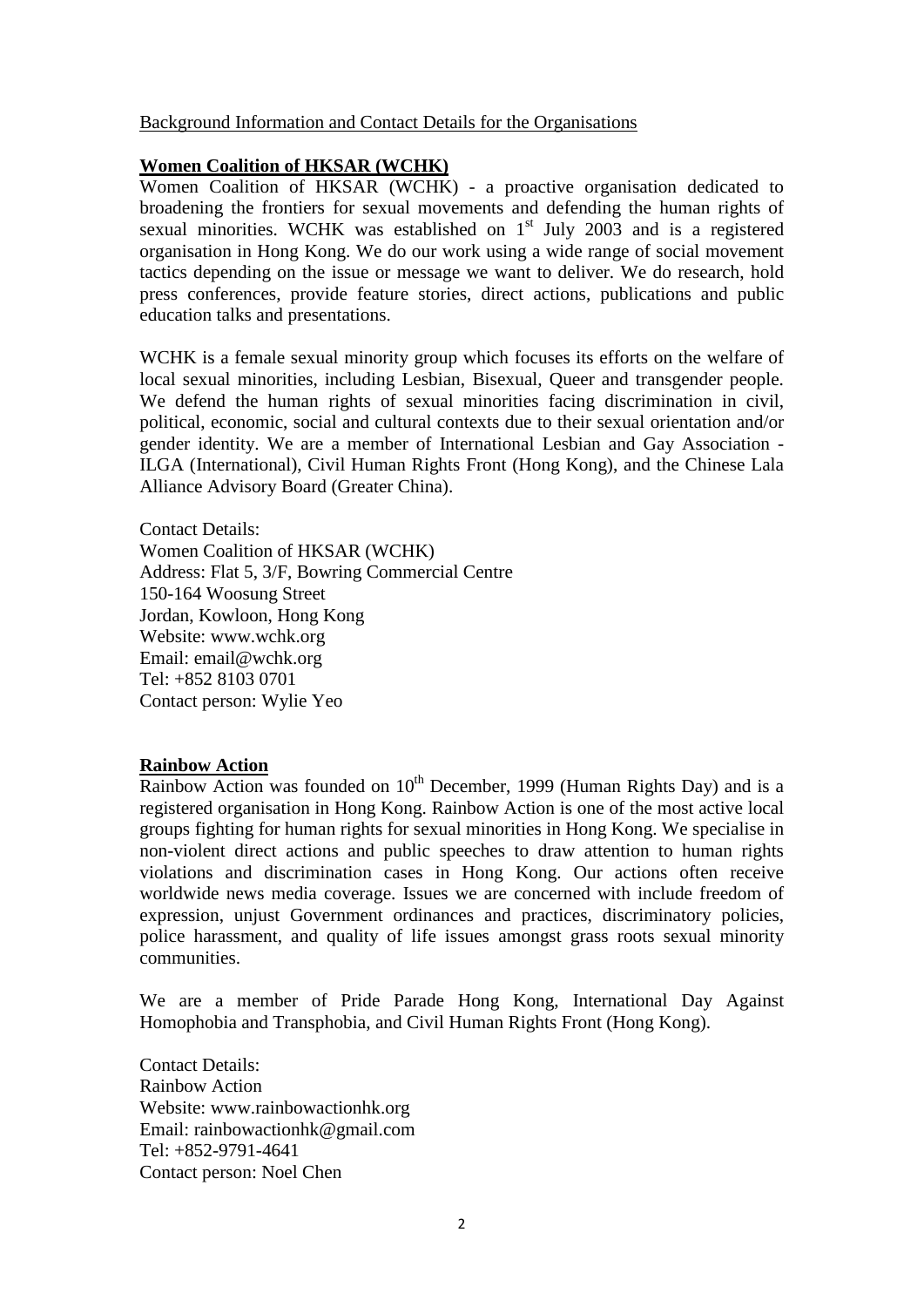#### **Introduction**

This list of issues has been prepared by our organisations to highlight the discriminatory laws and practices of the Hong Kong Special Administrative Region (HKSAR) Government that are opposed to the rights and freedoms of individuals based on their sexual orientation and gender identity. We compiled this submission after consultations with stakeholders, including individuals and representatives from relevant associations.

The Concluding Observations of the UN Human Rights Committee in 2006 appreciates "the initiatives undertaken to promote non-discrimination on the grounds of sexual orientation" by the Hong Kong Government. However, since the last examination by the Committee, discrimination against people based on their sexual orientation and gender identity (SOGI) has seriously increased.

The list of issues raised in this submission reflects the discrimination faced by Lesbian, Bisexual and Transgender (LBT) women in HKSAR today.

## ARTICLE 1. DEFINING DISCRIMINATION ARTICLE 2. OBLIGATIONS OF STATE PARTIES

#### **(A) Passage of Sexual Orientation Discrimination Ordinance for Hong Kong**

- 1. **We ask the Committee to pay particular attention to this issue in preparation for HKSAR's examination under the CEDAW. We would encourage the Committee to question the Government about the timeline for introducing legislation against sexual orientation discrimination.**
- 2. **In Hong Kong private companies, employers, and landlords can lawfully discriminate against people based on their sexual orientation, in practices such as hiring, renting premises and the provision of services.**
- 3. The high rate and seriousness of sexual orientation discrimination (SOD) is a warning sign that the Government's current methods for addressing SOD--selfregulation and education--has failed at prohibiting all discrimination against women, especially in the private sector. A research study conducted by Women Coalition of HKSAR in 2010 found that over 50% of LGBT participants had experienced discrimination. Research by the University of Hong Kong Public Opinion Programme found that 78% of the Hong Kong working population think that LGBT individuals face discrimination or negative treatment.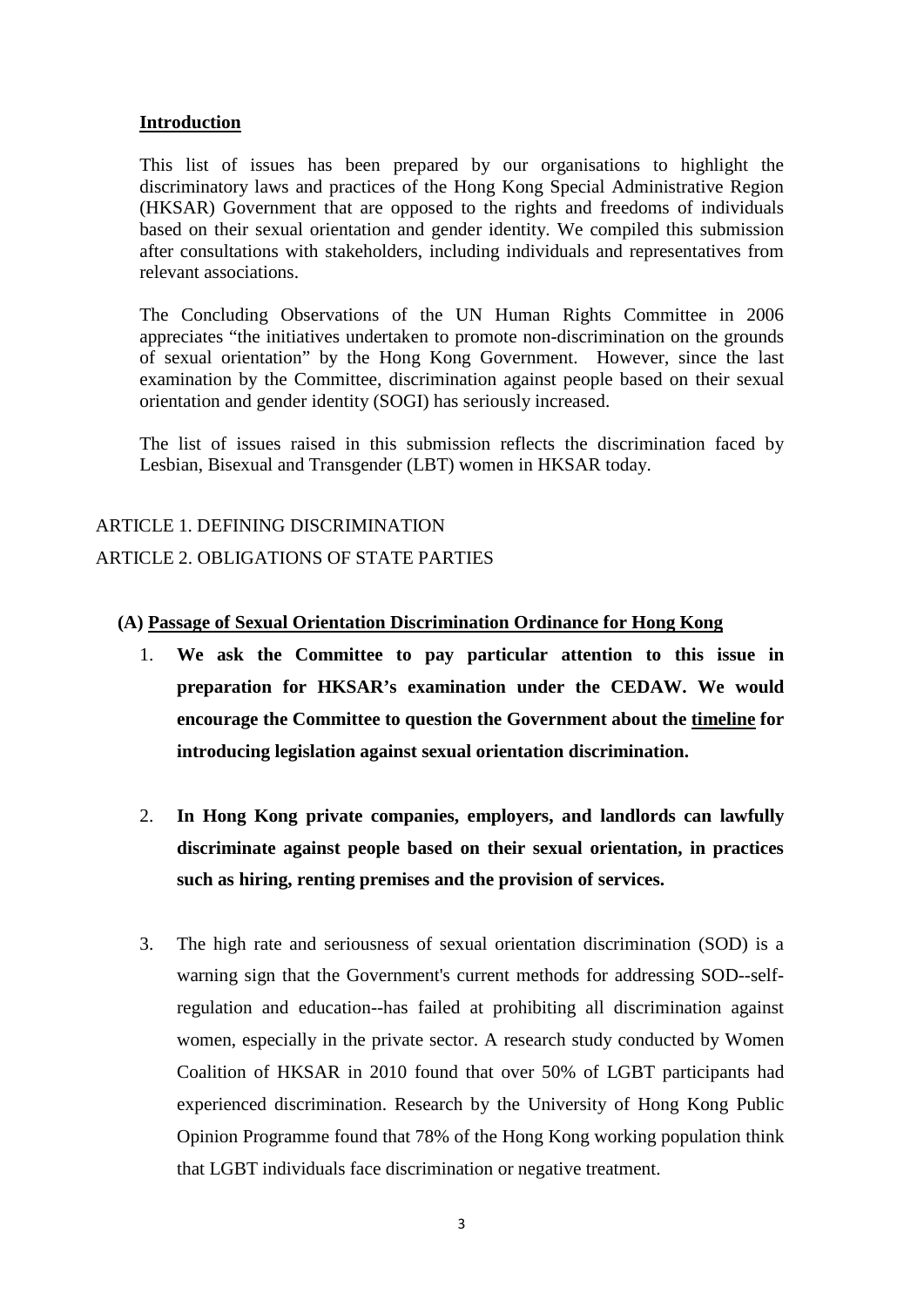- 4. HKSAR's failure to prohibit sexual orientation discrimination in the private sector breaches its obligations under articles 1&2 of the Covenant.
- 5. The demand for Sexual Orientation Discrimination (SOD) legislation has escalated in the past few years. A crowd of over  $5,200$  people marched on 9<sup>th</sup> November, 2013 to support anti-discrimination for LGBT people. Research results from both the Equal Opportunities Commission and the University of Hong Kong show that the majority (60%) of Hong Kong people are now more supportive for SOD legislation. Legislator the Hon Cyd HO Sau-lan moved a motion debate in the Legislative Council (Legco) on 7th November 2012 to urge "the Government to expeditiously launch public consultation on enacting legislation to safeguard equal opportunities for the basic rights of people with different sexual orientations." Although the motion was defeated under the current voting mechanism in the Legco, 31 legislators voted for the motion while 25 voted against it, the number of votes to support anti-discrimination was the highest ever.
- 6. **We urge the Committee to propose a concrete recommendation to the HKSAR to extend its prohibition of Sexual Orientation discrimination into the private sector immediately.**

#### **(B) Review of current Discrimination Ordinances**

#### **(B1) Lack of Protection for Gender Expression**

- 7. There is no Protection for Gender Expression in the Discrimination Ordinances in Hong Kong. As the Sex Discrimination Ordinance has been enforced for over 17 years, the Equal Opportunities Commission (EOC) is currently reviewing the current ordinances. We are disappointed that protections for Gender Expression have been omitted.
- 8. Women in non-feminine gender expression continue to face serious discrimination in Hong Kong, especially in situations around hiring, job security, benefits, promotion, property rental and the provision of services.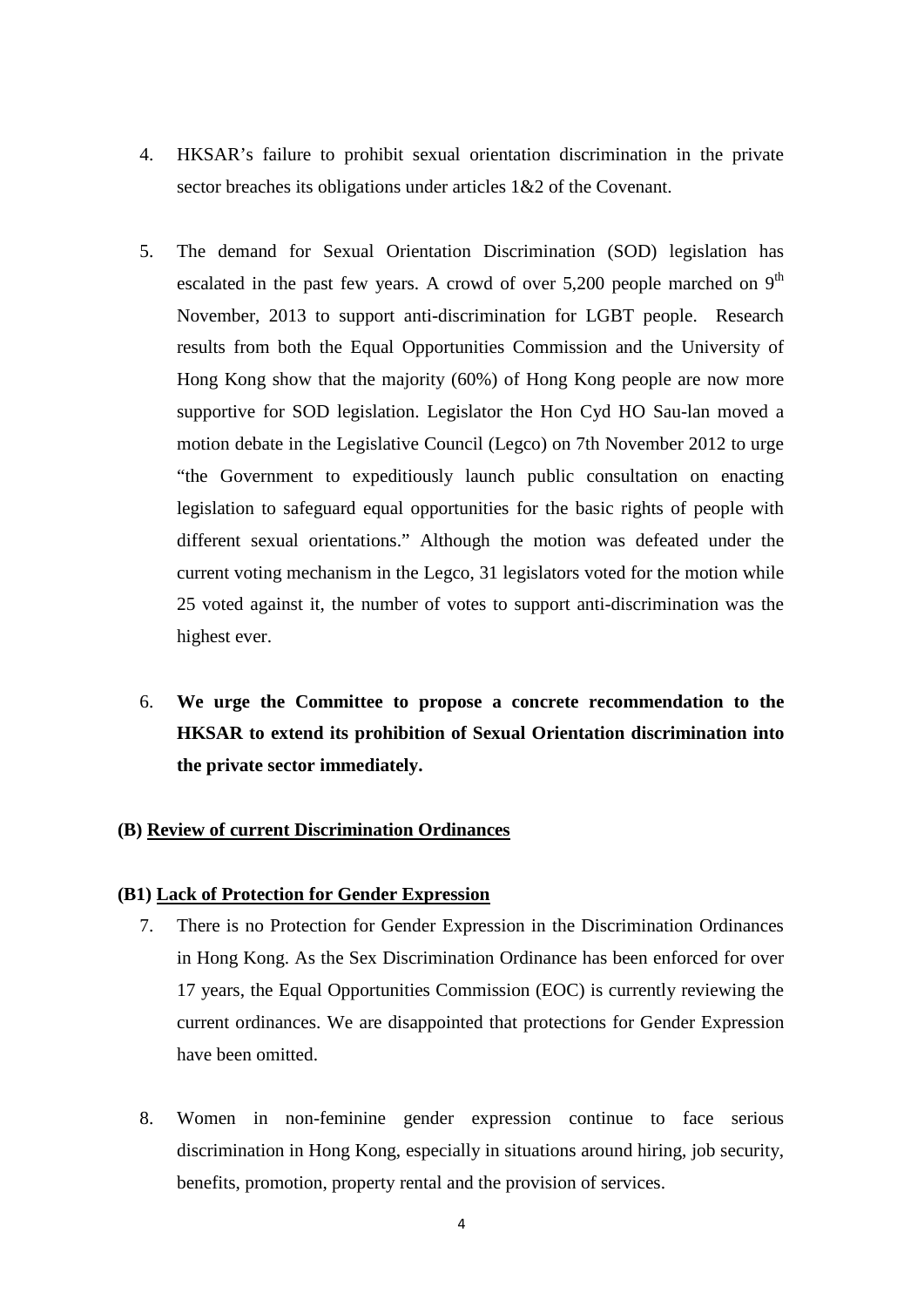### **(B2) A Policy of Heterosexuals ONLY Protection in the Family Status Discrimination Ordinance**

- 9. The current Family Status Discrimination Ordinance discriminates against Same Sex Families. Women who carry the responsibility for the care of a Same Sex family member or her affinity are not protected by the Discrimination Ordinance, as is their heterosexual counterpart.
- 10. **With the advantageous timing of the EOC's revision of the current Discrimination Ordinances, we urge the Committee to issue concrete recommendations to the HKSAR Government to extend its Protections for gender expression and same sex families.**

#### ARTICLE 5. STEREOTYPING AND PREJUDICES

- **(C) The use of the Control of Obscene and Indecent Articles Ordinance (COIAO) to discriminate against cultural expression by Lesbians and sexual minorities** (Article 5 and A/HRC/19/41, paragraph 62)
	- 11. It is NOT true that Hong Kong has freedom of expression. For example, many magazines, movies and books from western countries for or about sexual minorities are considered obscene and are illegal to sell in Hong Kong. Other examples of materials that have been found to be obscene or indecent include the poster for "Better than Chocolate" (a lesbian movie), and an article about women's sexuality in the Student Press, Chinese University of Hong Kong.
	- 12. The Hong Kong Government has recently finished its second round of public consultations for the review of the COIAO. In the review document, the Government is recommending a significant increase in penalties while refusing to provide any definition of 'obscene' and 'indecent', it's up to personal "Standards of morality" of Obscene Articles Tribunal **adjudicators**. [1](#page-4-0) We are

<span id="page-4-0"></span> <sup>1</sup> Website of *Review Control of Obscene and Indecent Articles Ordinance* http://www.coiao.gov.hk/en/faq.htm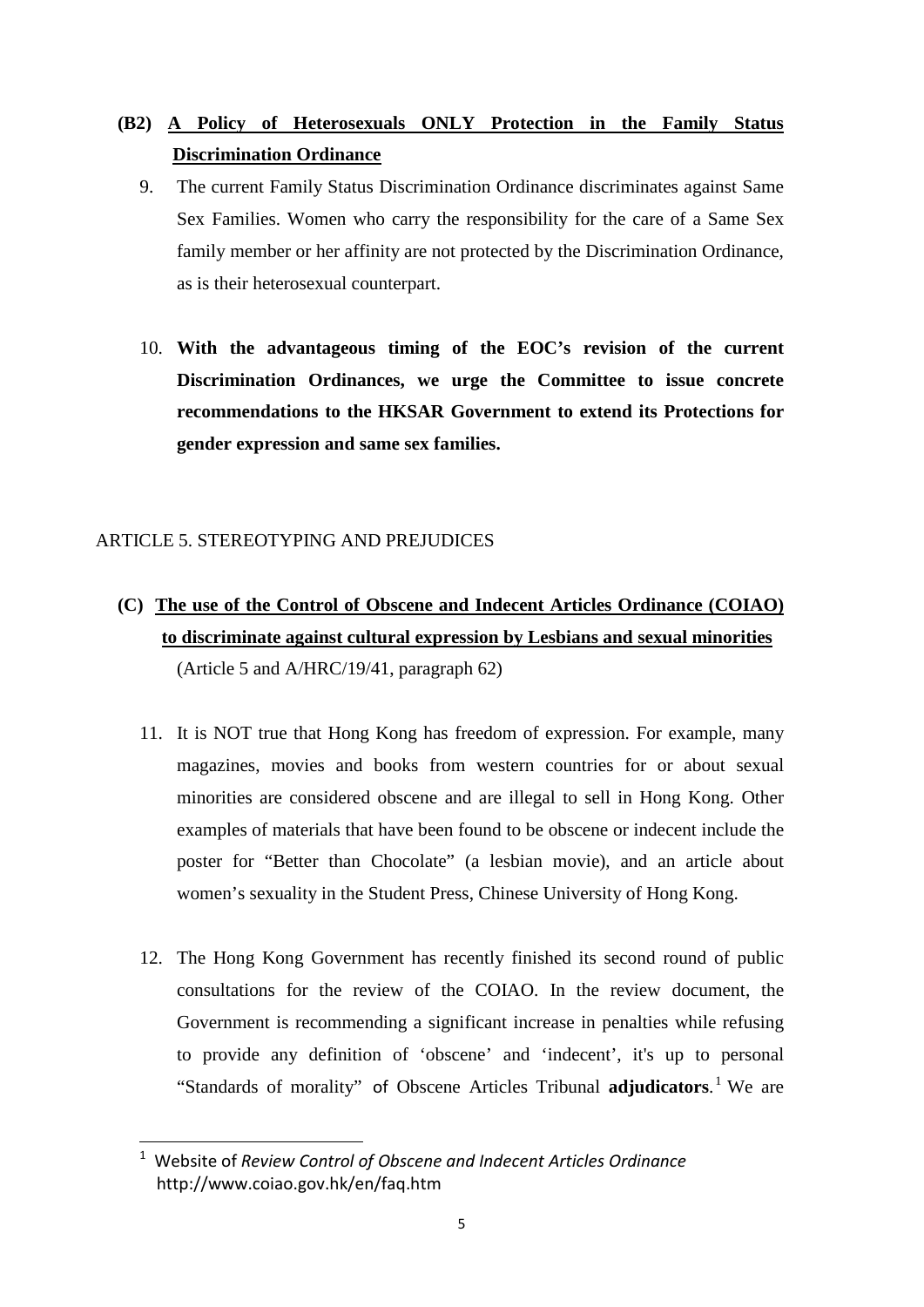greatly concerned that this will impose further limitations on the freedom of expression especially regarding information about sexual minorities and cultural expressions from Lesbians and sexual minorities.

13. **We urge the Committee to ask the Hong Kong Government what measure they are taking to ensure the Control of Obscene and Indecent Articles Ordinance (COIAO) is not used to discriminate against the cultural expression of Lesbians and sexual minorities.**

### **(D) Lack of Support for Victims of Domestic Violence who are Transgender or Lesbian**

- 14. The Domestic Violence Ordinance in Hong Kong was amended and enforced on 1<sup>st</sup> January, 2010. It extended protection coverage to same sex cohabitation relationships and family relatives. Despite this extension we have continued to receive Lesbians and Transgender people seeking help for being abused by their partners, parents or other family members. For over 4 years, the Hong Kong Government has NOT created a new policy and has NOT extended social support resources accordingly.
- 15. There are no shelters suitable in Hong Kong for Transgender victims of domestic violence. Many Transgender women who have taken shelter at TWGHs CEASE Crisis Centre have complained about mistreatment such as being put into the "male section". The Centre also has no procedure or measures for handling discrimination against Transgenders from other service users at the shelter. Only 1 out of 5 Domestic Violence refuge centres are friendly to Lesbians and their occupation rate is over 100% for most of the time.
- 16. There are no structural measures implemented to address or reduce discrimination issues from within the government's social service agencies themselves. There has never been any training regarding Transgender issues within the Social Welfare Department itself.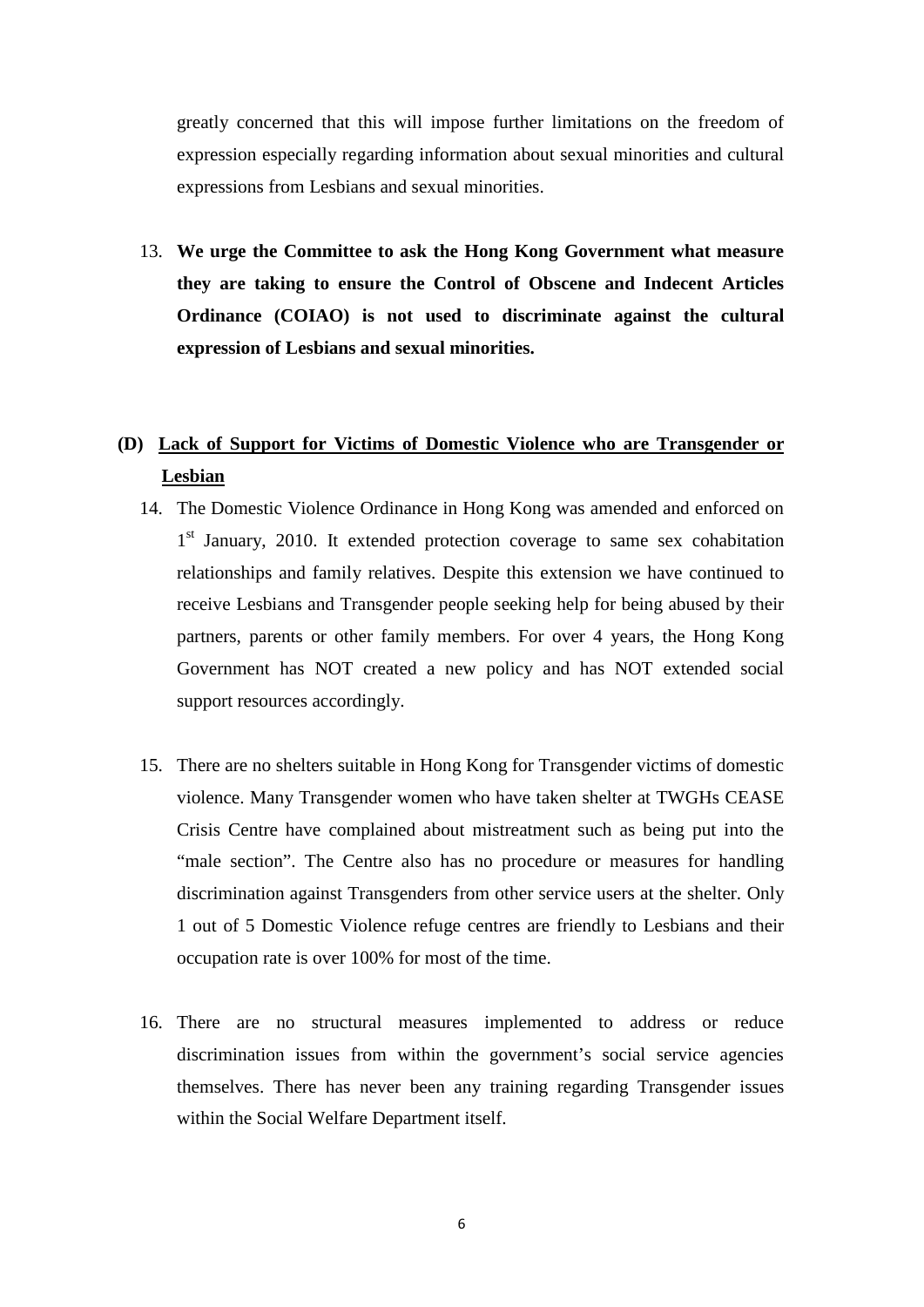#### ARTICLE 10. EQUALITY IN EDUCATION

# **(E) Freedom from discrimination and bullying in school**

(A/HRC/19/41, paragraph 58, 59)

- 17. A research study in 2010 conducted by WCHK showed that 31% of participants faced discrimination in school based on their sexual orientation. We have received several reports from students who experienced discrimination in their schools. The cases included: unfair punishment by teachers, teachers encouraging other students to isolate students of different sexual orientation, teachers abusing students with insulting terms (死基婆). The situation is worse than just bullying by classmates, discrimination often starts with school officials and teachers in Hong Kong.
- 18. We urge the Government to introduce anti-discrimination legislation including protection in the area of education and to introduce a "Safe Schools" policy.
- 19. **We urge the Committee to ask the Hong Kong Government what measures they are taking to ensure that students of all Sexual Orientations and Gender Expression are protected equally and are free from discrimination and bullying in school.**

#### ARTICLE 12. EQUALITY IN ACCESS TO HEALTH FACILITIES

- **(F) Equal access and treatment in public health care service** (A/HRC/19/41, paragraph 17; E/C.12/2000/4 paragraph 11, 12 & 18)
	- 20. In a study conducted by WCHK (A cross-sectional Knowledge/Attitude/Practice study on health seeking behaviour among lesbians/bisexuals in Hong Kong) only 2.2% of respondents knew that lesbians have a higher risk of developing breast cancer and only 13.8% of respondents had cervical cancer screening experience. The health care awareness among local lesbians and bisexual women is low. We think that this is related to the low level of awareness and sensitivity regarding sexual orientation in local public health care service.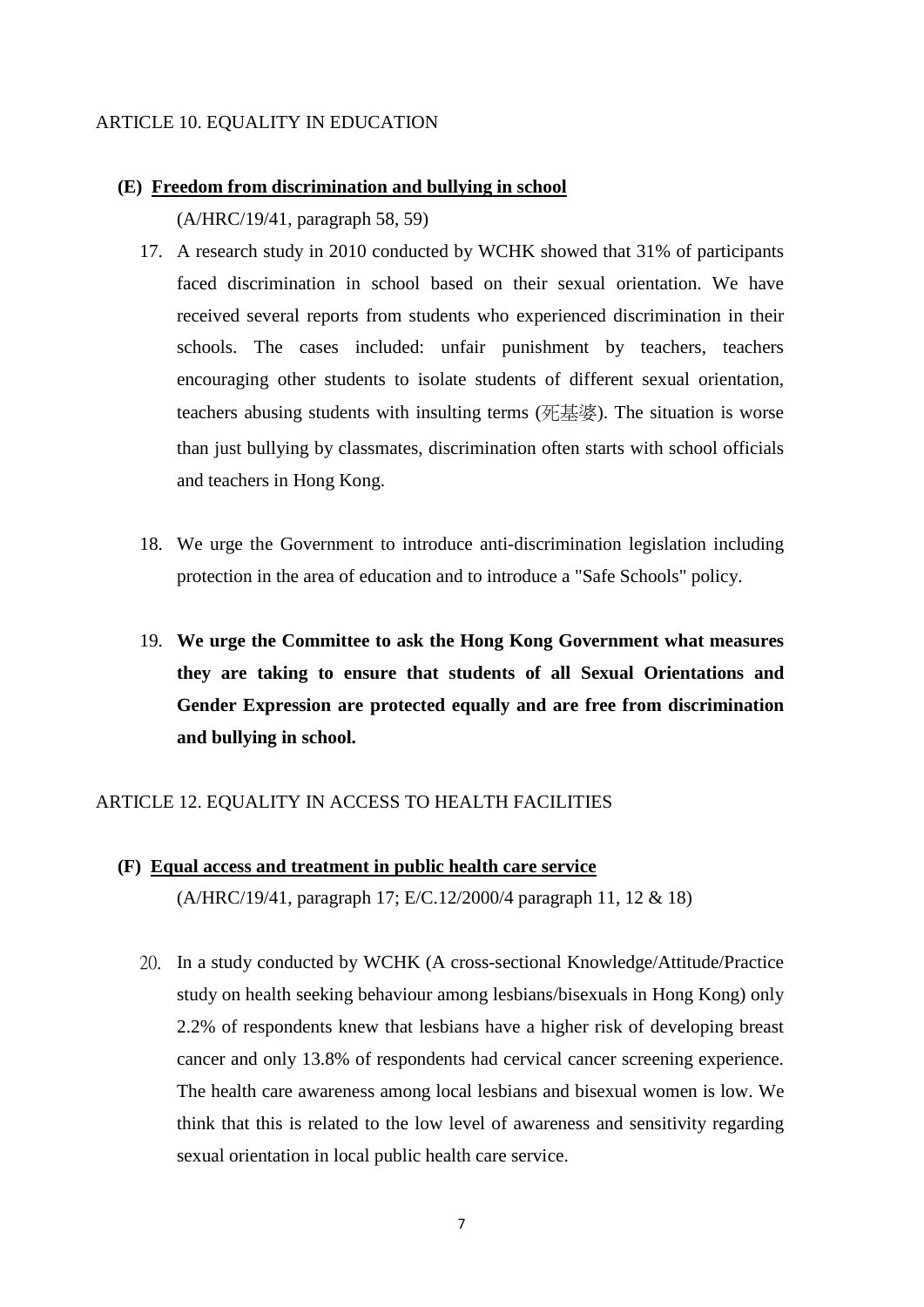- 21. According to the Department of Health, the "Woman Health" sector is under "Family Health Service"<sup>[2](#page-7-0)</sup>, which means heterosexual families only, thereby excluding lesbians. WCHK received a report of a woman who was denied cervical cancer screening service because she is a lesbian. The Government does not have any promotion for breast cancer prevention targeting lesbians and bisexual women. We urge the Government to increase the awareness of sexual orientation sensitivity in the public health care service.
- 22. **We urge the Committee to ask the Hong Kong Government how it will ensure equal access and treatment to people of different sexual orientations in public health care services.**

## **(G) Access of transgender persons to sex-reassignment surgery** (A/HRC/19/41, paragraph 17; E/C.12/2000/4 paragraph 12 & 18)

- 23. From the 1980s until 2005, the Hong Kong Hospital Authority operated a Sex Clinic specifically for transgender people which offered comprehensive, integrated services including psychiatric evaluation, sex-reassignment surgery and legal support. Since the closure of the clinic in 2005, transgender people and people with Gender Identity Disorder have had to go to general psychiatric clinics for consultation. We have received several reports that practitioners at these clinics have told patients that they do not know how to do assessment for sex-reassignment surgery. The Hospital Authority has said that it plans to reopen the specialised Sex Clinic but it has not yet done so.
- 24. Currently there is only one surgeon who performs sex-reassignment surgery (SRS) in Hong Kong and there is no training in SRS available to other doctors. There is great concern among members of the transgender community that when this surgeon retires that there will be no one able to perform SRS in Hong Kong. We have asked the Hospital Authority if they have any plan regarding the continuity of SRS in Hong Kong but have received no response.

<span id="page-7-0"></span><sup>&</sup>lt;sup>2</sup> Family Health Service, Department of Health http://www.fhs.gov.hk/english/main\_ser/woman\_health/woman\_health.html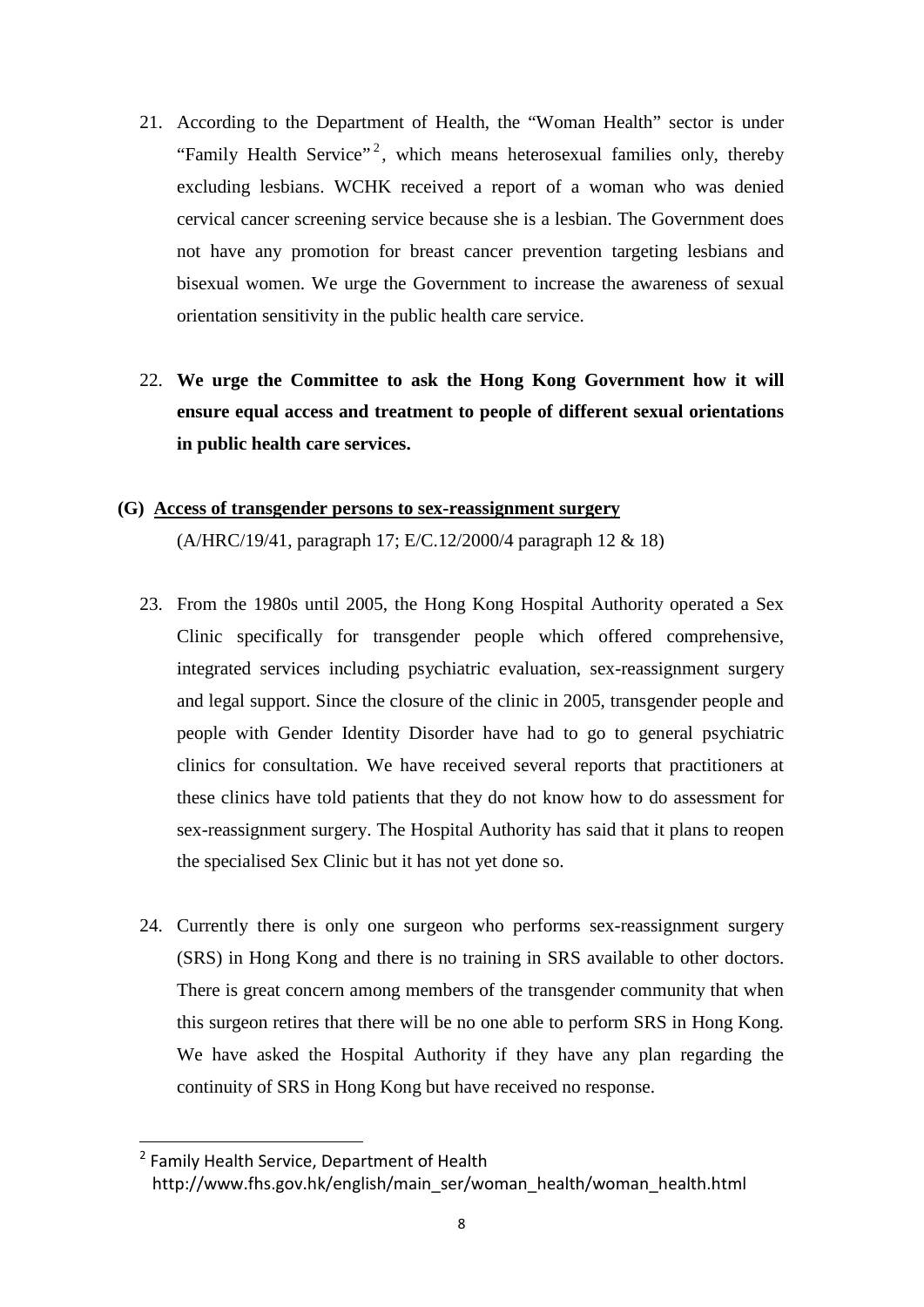25. **We urge the Committee to ask the Hong Kong Government what concrete steps they are taking to ensure the continued availability of sexreassignment surgery (SRS) in Hong Kong and to reopen the specialised Sex Clinic.**

### **(H) Transgender Persons are Forced to Undergo Unnecessary Surgery** (A/HRC/19/41, paragraph 71-73)

- 26. In Hong Kong, Transgender Persons are unable to obtain legal recognition of their preferred gender, including the change of their recorded sex and first name on State-issued identity documents unless they undergo sterilization surgery as a condition for recognition.
- 27. This is particularly harsh for Female-to-Male Transgender Persons, who without undergoing surgery for penis construction are unable to obtain legal recognition of their preferred gender in Hong Kong.
- 28. In Hong Kong, Transgender Persons are unable to obtain issuance of new birth certificate reflecting their new gender.
- 29. **We ask the Committee to question the Government about the timeline for introducing legislation to facilitate the legal recognition for a change of gender.**

#### ARTICLE 15. EQUALITY IN LEGAL AND CIVIL MATTERS

- **(I) Degrading Torture of Transgender people in detention** (A/HRC/19/41 paragraphs 11, 12 & 34)
	- 30. **The Hong Kong Government does not have any policy or measures for preventing Degrading Treatment and Torture of Transgender people by Enforcement Officers when they are Detained or Incarcerated.**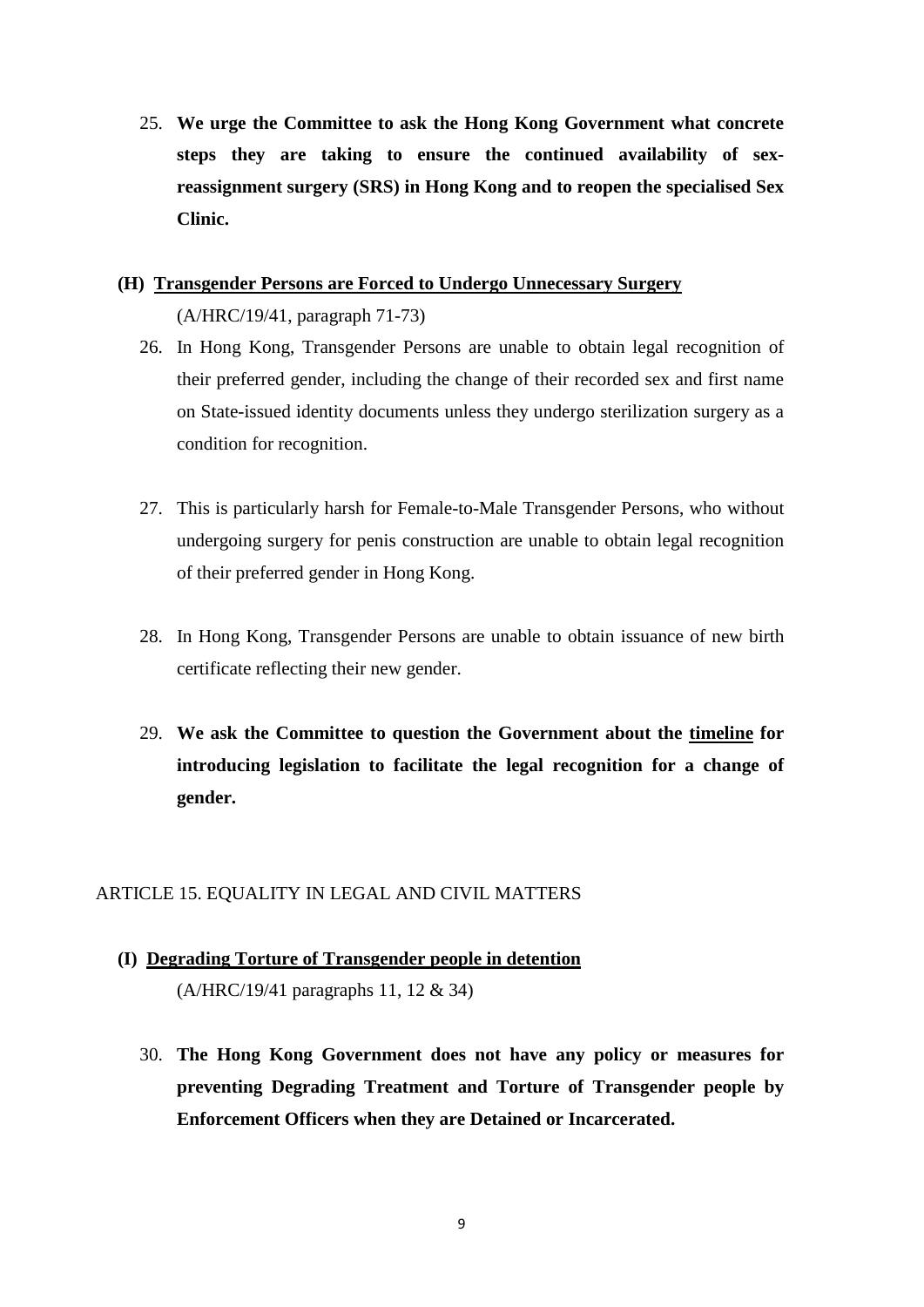- 31. Cases of transgender detainees being tortured have been reported since 2009. Some detainees were housed in a psychiatric centre since they were identified as gender variants, while Male-to-Female transgender detainees were inflicted with degrading treatment. Incarcerated as males they were forced to have their hair cut short to appear as male detainees, they were refused access to hormone replacement treatments and female underwear although they already had breast implant surgery. This treatment is a humiliation and degradation to transgender detainees and a major infringement on their Human Rights. The HK government claims that they inform transgender detainees about applying to arrange to keep their long hair when entering the institutions but they had not received any cases asking for these arrangements. Since at least 4 transgender detainees have had their hair cut upon entering the institutions without the opportunity to apply to keep their hair long, we have a strong suspicion that the Government is failing to inform transgenders before their hair is cut and is not conducting itself behind closed doors as it professes to do. It therefore fails to uphold the Covenant to treat transgender people with humanity, respect and dignity, deserving of all people.
- 32. On 16<sup>th</sup> September 2013, a Colombian Male-to-Female Transgender woman was passing through Hong Kong immigration. Immigration officers put her into the detention room, laughing at her and treating her as a criminal. The Transgender person's request for being searched by a medical doctor was rejected, and without consent and with the Transgender person objecting, a male officer who was not a medical doctor, sexually assaulted her by squeezing her breasts and touching her penis.
- 33. In a written reply to The Pulse by Radio Television Hong Kong (RTHK), The Customs and Excise Department acknowledged that a male officer did conduct a body search on her for "Customs Clearance". The document stated "As indicated in the passenger's passport, the sex of the passenger was a male. In accordance with Customs' standing instructions, a person may be searched only by a Customs member who is of the same sex." (News report in Part 2 of The Pulse by RTHK http://vimeo.com/81917822)